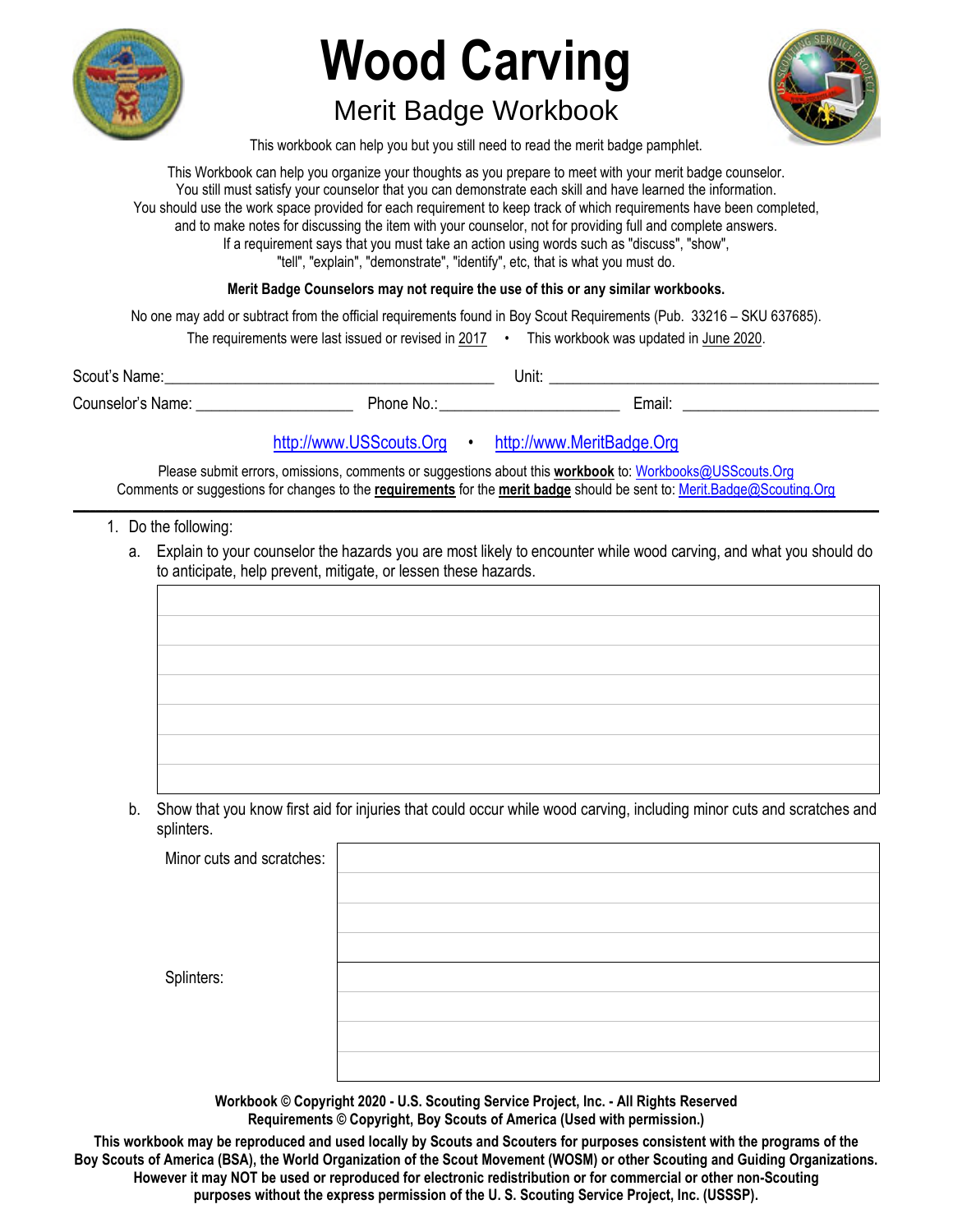- 2. Do the following:
	- **a.** Earn the Totin' Chip recognition.
		- b. Discuss with your merit badge counselor your understanding of the Safety Checklist for Carving.

- 3. Do the following:
	- a. Explain to your counselor, orally or in writing, the care and use of five types of tools that you may use in a carving project.

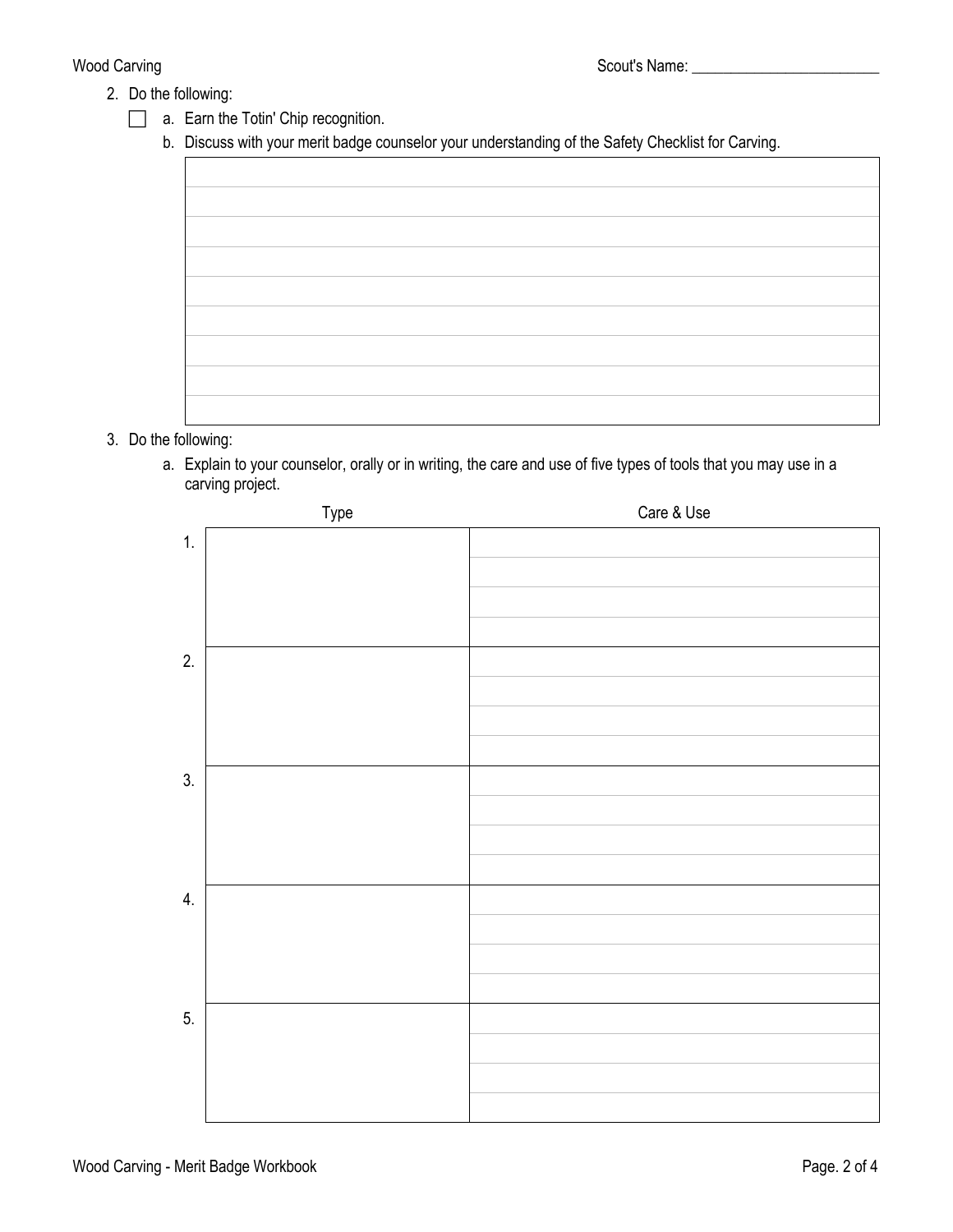b. Tell your counselor how to care for and use several types of sharpening devices, then demonstrate that you know how to use these devices.



- 4. Using a piece of scrap wood or a project on which you are working, show your merit badge counselor that you know how to do the following:
	- a. Paring cut
	- **b.** Push cut and levering cut
	- $\Box$  c. "V" cut
	- d. Stop cut or score line